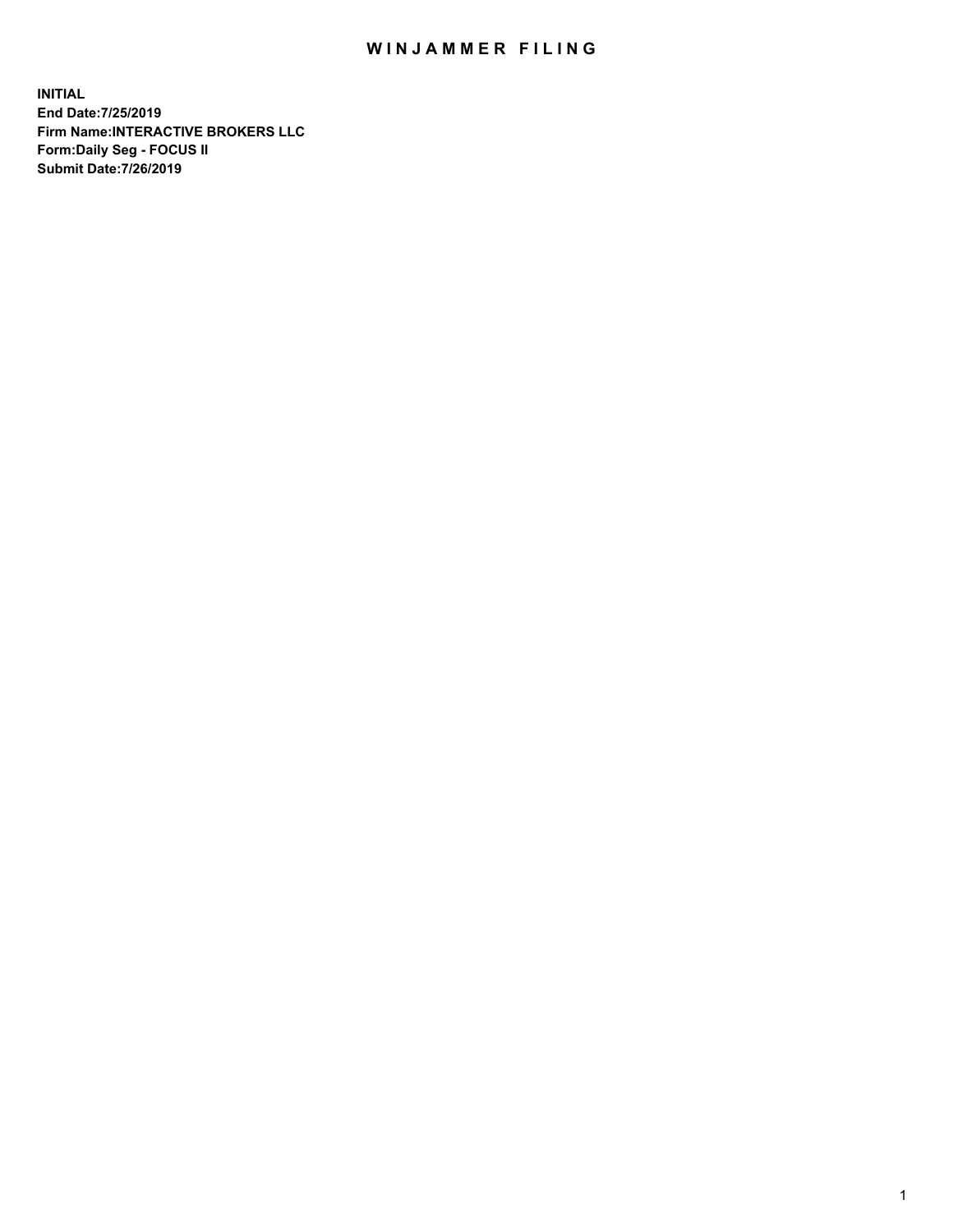**INITIAL End Date:7/25/2019 Firm Name:INTERACTIVE BROKERS LLC Form:Daily Seg - FOCUS II Submit Date:7/26/2019 Daily Segregation - Cover Page**

| Name of Company                                                                                                                                                                                                                                                                                                                | <b>INTERACTIVE BROKERS LLC</b>                                                                  |
|--------------------------------------------------------------------------------------------------------------------------------------------------------------------------------------------------------------------------------------------------------------------------------------------------------------------------------|-------------------------------------------------------------------------------------------------|
| <b>Contact Name</b>                                                                                                                                                                                                                                                                                                            | James Menicucci                                                                                 |
| <b>Contact Phone Number</b>                                                                                                                                                                                                                                                                                                    | 203-618-8085                                                                                    |
| <b>Contact Email Address</b>                                                                                                                                                                                                                                                                                                   | jmenicucci@interactivebrokers.c<br>om                                                           |
| FCM's Customer Segregated Funds Residual Interest Target (choose one):<br>a. Minimum dollar amount: ; or<br>b. Minimum percentage of customer segregated funds required:% ; or<br>c. Dollar amount range between: and; or<br>d. Percentage range of customer segregated funds required between:% and%.                         | $\overline{\mathbf{0}}$<br>$\overline{\mathbf{0}}$<br>155,000,000 245,000,000<br>0 <sub>0</sub> |
| FCM's Customer Secured Amount Funds Residual Interest Target (choose one):<br>a. Minimum dollar amount: ; or<br>b. Minimum percentage of customer secured funds required:% ; or<br>c. Dollar amount range between: and; or<br>d. Percentage range of customer secured funds required between:% and%.                           | $\overline{\mathbf{0}}$<br>0<br>80,000,000 120,000,000<br>0 <sub>0</sub>                        |
| FCM's Cleared Swaps Customer Collateral Residual Interest Target (choose one):<br>a. Minimum dollar amount: ; or<br>b. Minimum percentage of cleared swaps customer collateral required:% ; or<br>c. Dollar amount range between: and; or<br>d. Percentage range of cleared swaps customer collateral required between:% and%. | $\overline{\mathbf{0}}$<br><u>0</u><br>$\underline{0}$ $\underline{0}$<br>00                    |

Attach supporting documents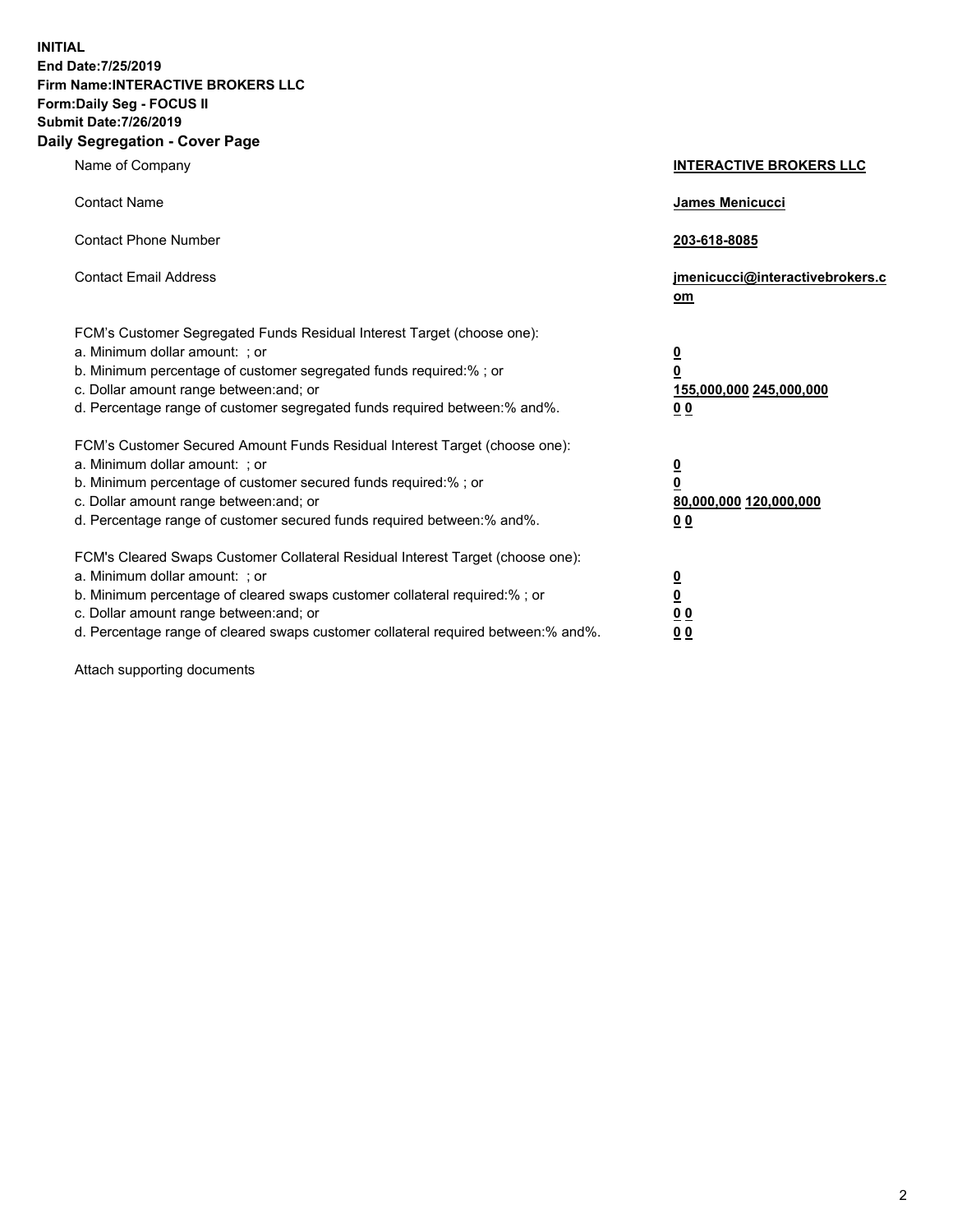## **INITIAL End Date:7/25/2019 Firm Name:INTERACTIVE BROKERS LLC Form:Daily Seg - FOCUS II Submit Date:7/26/2019 Daily Segregation - Secured Amounts**

|                | Daily Ocglegation - Occarea Anioants                                                                       |                                                |
|----------------|------------------------------------------------------------------------------------------------------------|------------------------------------------------|
|                | Foreign Futures and Foreign Options Secured Amounts                                                        |                                                |
|                | Amount required to be set aside pursuant to law, rule or regulation of a foreign                           | $0$ [7305]                                     |
|                | government or a rule of a self-regulatory organization authorized thereunder                               |                                                |
| $\mathbf{1}$ . | Net ledger balance - Foreign Futures and Foreign Option Trading - All Customers                            |                                                |
|                | A. Cash                                                                                                    | 473,962,595 [7315]                             |
|                | B. Securities (at market)                                                                                  | $0$ [7317]                                     |
| 2.             | Net unrealized profit (loss) in open futures contracts traded on a foreign board of trade                  | 22,586,781 [7325]                              |
| 3.             | Exchange traded options                                                                                    |                                                |
|                | a. Market value of open option contracts purchased on a foreign board of trade                             | 71,559 [7335]                                  |
|                | b. Market value of open contracts granted (sold) on a foreign board of trade                               | -27,839 [7337]                                 |
| 4.             | Net equity (deficit) (add lines 1. 2. and 3.)                                                              | 496,593,096 [7345]                             |
| 5.             | Account liquidating to a deficit and account with a debit balances - gross amount                          | 90,810 [7351]                                  |
|                | Less: amount offset by customer owned securities                                                           | 0 [7352] <b>90,810</b> [7354]                  |
| 6.             | Amount required to be set aside as the secured amount - Net Liquidating Equity                             | 496,683,906 [7355]                             |
|                | Method (add lines 4 and 5)                                                                                 |                                                |
| 7.             | Greater of amount required to be set aside pursuant to foreign jurisdiction (above) or line<br>6.          | 496,683,906 [7360]                             |
|                | FUNDS DEPOSITED IN SEPARATE REGULATION 30.7 ACCOUNTS                                                       |                                                |
| 1.             | Cash in banks                                                                                              |                                                |
|                | A. Banks located in the United States                                                                      | 120,879,439 [7500]                             |
|                | B. Other banks qualified under Regulation 30.7                                                             | 0 [7520] 120,879,439 [7530]                    |
| 2.             | Securities                                                                                                 |                                                |
|                | A. In safekeeping with banks located in the United States                                                  | 413,922,802 [7540]                             |
|                | B. In safekeeping with other banks qualified under Regulation 30.7                                         | 0 [7560] 413,922,802 [7570]                    |
| 3.             | Equities with registered futures commission merchants                                                      |                                                |
|                | A. Cash                                                                                                    | $0$ [7580]                                     |
|                | <b>B.</b> Securities                                                                                       | $0$ [7590]                                     |
|                | C. Unrealized gain (loss) on open futures contracts                                                        | $0$ [7600]                                     |
|                | D. Value of long option contracts                                                                          | $0$ [7610]                                     |
|                | E. Value of short option contracts                                                                         | 0 [7615] 0 [7620]                              |
| 4.             | Amounts held by clearing organizations of foreign boards of trade                                          |                                                |
|                | A. Cash                                                                                                    | $0$ [7640]                                     |
|                | <b>B.</b> Securities                                                                                       | $0$ [7650]                                     |
|                | C. Amount due to (from) clearing organization - daily variation                                            | $0$ [7660]                                     |
|                | D. Value of long option contracts                                                                          | $0$ [7670]                                     |
|                | E. Value of short option contracts                                                                         | 0 [7675] 0 [7680]                              |
| 5.             | Amounts held by members of foreign boards of trade                                                         |                                                |
|                | A. Cash                                                                                                    | 87,024,618 [7700]                              |
|                | <b>B.</b> Securities                                                                                       | $0$ [7710]                                     |
|                | C. Unrealized gain (loss) on open futures contracts                                                        | 14,876,774 [7720]                              |
|                | D. Value of long option contracts                                                                          | 71,559 [7730]                                  |
|                | E. Value of short option contracts                                                                         | <mark>-27,839</mark> [7735] 101,945,112 [7740] |
| 6.             | Amounts with other depositories designated by a foreign board of trade                                     | 0 [7760]                                       |
| 7.             | Segregated funds on hand                                                                                   | $0$ [7765]                                     |
| 8.             | Total funds in separate section 30.7 accounts                                                              | 636,747,353 [7770]                             |
| 9.             | Excess (deficiency) Set Aside for Secured Amount (subtract line 7 Secured Statement<br>Page 1 from Line 8) | 140,063,447 [7380]                             |
| 10.            | Management Target Amount for Excess funds in separate section 30.7 accounts                                | 80,000,000 [7780]                              |
| 11.            | Excess (deficiency) funds in separate 30.7 accounts over (under) Management Target                         | 60,063,447 [7785]                              |
|                |                                                                                                            |                                                |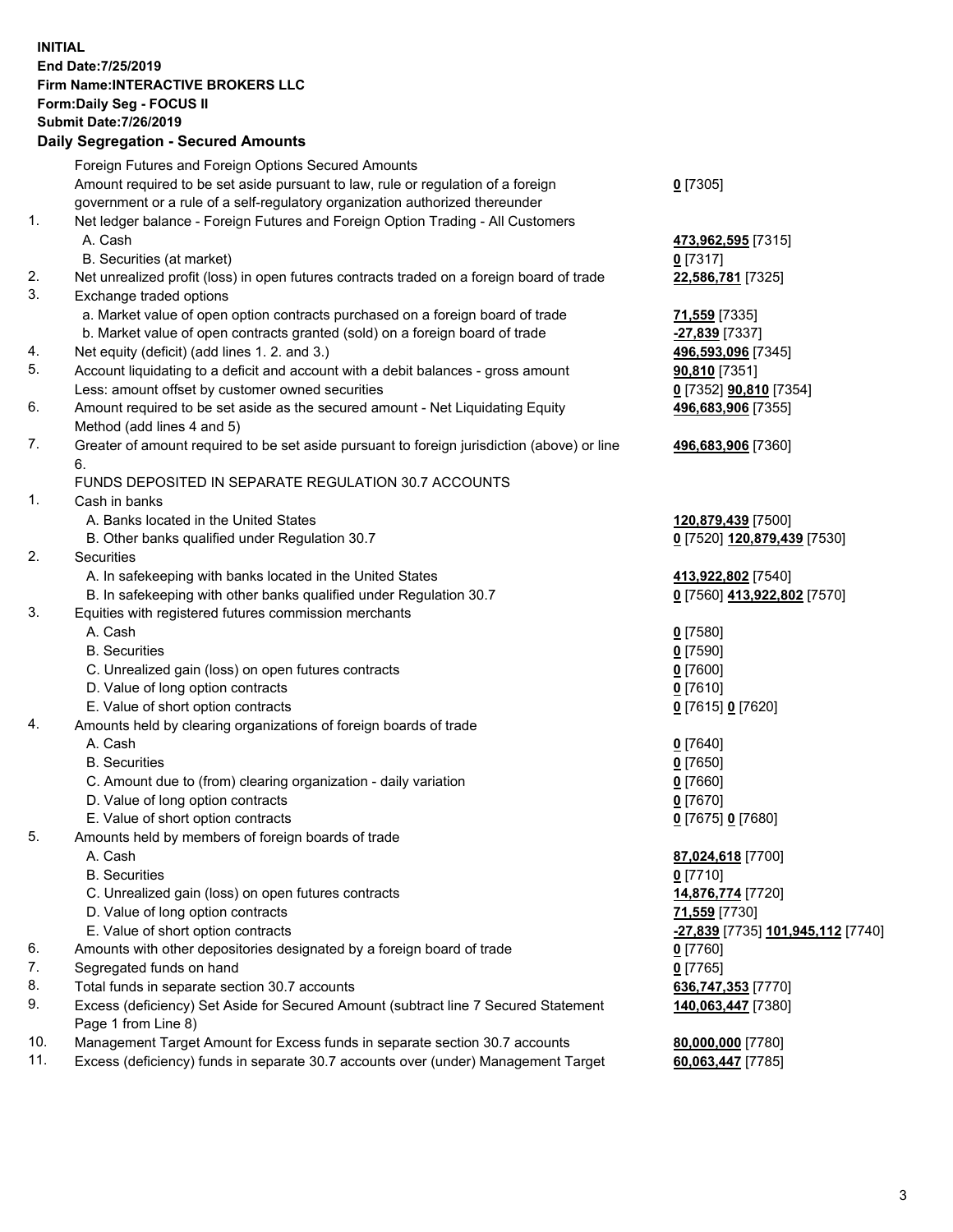**INITIAL End Date:7/25/2019 Firm Name:INTERACTIVE BROKERS LLC Form:Daily Seg - FOCUS II Submit Date:7/26/2019 Daily Segregation - Segregation Statement** SEGREGATION REQUIREMENTS(Section 4d(2) of the CEAct) 1. Net ledger balance A. Cash **4,037,281,158** [7010] B. Securities (at market) **0** [7020] 2. Net unrealized profit (loss) in open futures contracts traded on a contract market **-41,452,835** [7030] 3. Exchange traded options A. Add market value of open option contracts purchased on a contract market **182,002,318** [7032] B. Deduct market value of open option contracts granted (sold) on a contract market **-222,195,915** [7033] 4. Net equity (deficit) (add lines 1, 2 and 3) **3,955,634,726** [7040] 5. Accounts liquidating to a deficit and accounts with debit balances - gross amount **1,235,837** [7045] Less: amount offset by customer securities **0** [7047] **1,235,837** [7050] 6. Amount required to be segregated (add lines 4 and 5) **3,956,870,563** [7060] FUNDS IN SEGREGATED ACCOUNTS 7. Deposited in segregated funds bank accounts A. Cash **856,507,766** [7070] B. Securities representing investments of customers' funds (at market) **1,998,916,490** [7080] C. Securities held for particular customers or option customers in lieu of cash (at market) **0** [7090] 8. Margins on deposit with derivatives clearing organizations of contract markets A. Cash **6,650,738** [7100] B. Securities representing investments of customers' funds (at market) **1,341,699,502** [7110] C. Securities held for particular customers or option customers in lieu of cash (at market) **0** [7120] 9. Net settlement from (to) derivatives clearing organizations of contract markets **-5,227,434** [7130] 10. Exchange traded options A. Value of open long option contracts **182,217,967** [7132] B. Value of open short option contracts **-222,444,163** [7133] 11. Net equities with other FCMs A. Net liquidating equity **0** [7140] B. Securities representing investments of customers' funds (at market) **0** [7160] C. Securities held for particular customers or option customers in lieu of cash (at market) **0** [7170] 12. Segregated funds on hand **0** [7150] 13. Total amount in segregation (add lines 7 through 12) **4,158,320,866** [7180] 14. Excess (deficiency) funds in segregation (subtract line 6 from line 13) **201,450,303** [7190] 15. Management Target Amount for Excess funds in segregation **155,000,000** [7194] **46,450,303** [7198]

16. Excess (deficiency) funds in segregation over (under) Management Target Amount Excess